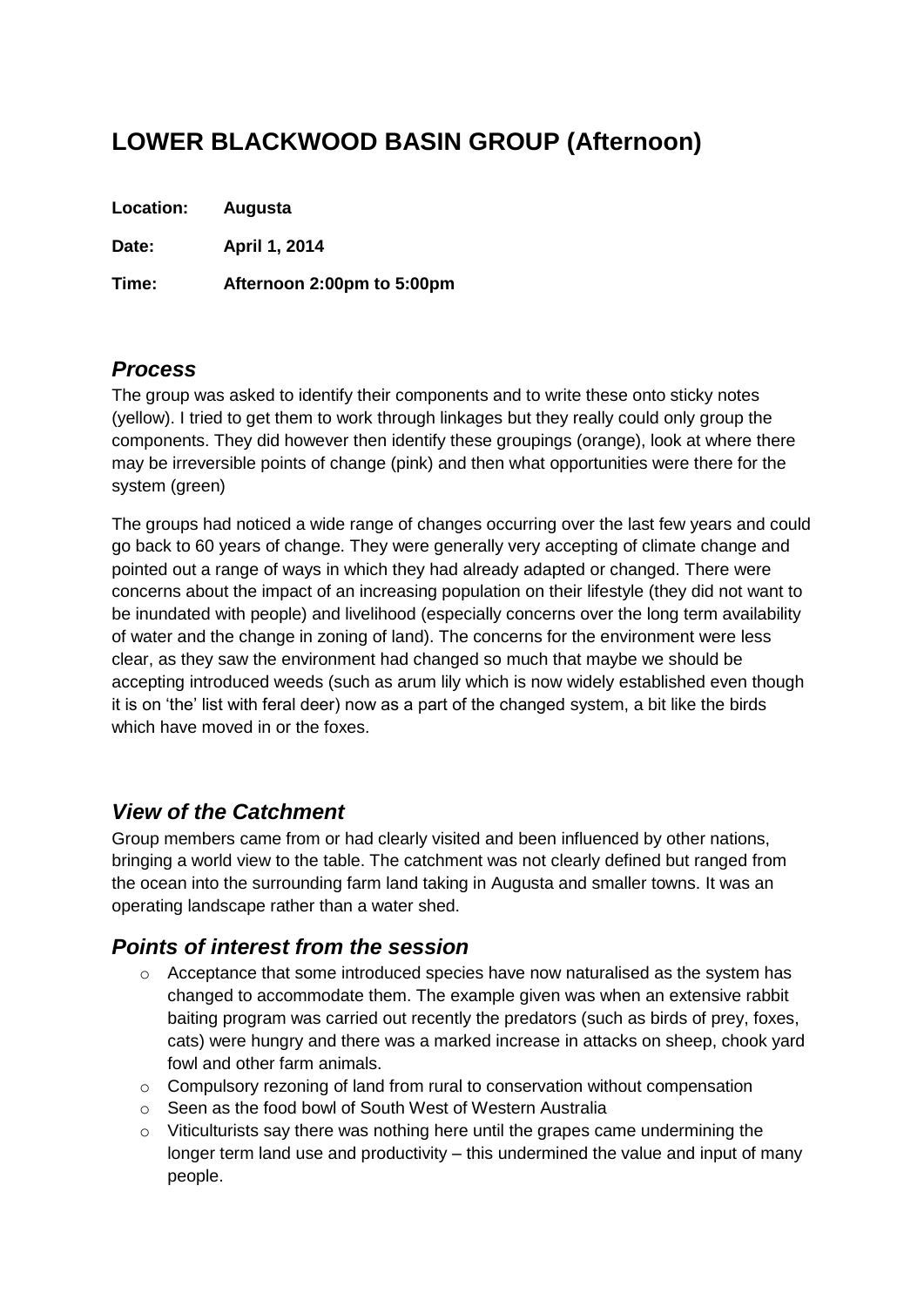## *Community responses* **GROUP A**

#### **What is changing?**

- Margaret River dead town hospital
- State planning changed dimensions development still going no development down here
- Increasing red/green tape legislation increase in bureaucratic jobs but decrease in jobs on farm
- More pests and weeds blackberries/cotton bush/ kangaroos, blue gum plantations, weeds imported on machinery
- Too many subdivisions
- Lost 200 000 in production because of government lands with no management of pests and weeds, emus and roos
- More snakes, more wild pigs, more emus
- For example baiting of rabbits
- Change in NRM, used to be more local community based, now more regional
- More of a focus on sustainable foods pressure on farmers
- Government studies water ways, landuse increasing regulation but does not translate to money on the ground
- Shortage of skilled farmers and family farmers leading to farmers leaving the land
	- o Need new to extend farming skills to the next generation
	- $\circ$  Increase in fire hazards people, property (e.g. Margaret River Fire)
	- o Resources lose farmers, lose fire fighters, lose community
	- o Not involved in landcare
	- o Subtle changes
- Development agricultural zone being rezoned non-agriculture in Margaret River
- Foreign ownership
- More intensive agriculture
- Government lack of understanding of agriculture
- Planting of trees
- Increasing populations taking over productive land
- Increase in migration of urban population e.g. hobby farmers/large land owners
- Due to change in age population lifestyle
- Climate change moving from Perth to Augusta
- 40% dairy cows moved south
- Number of young farmers 7 out of 37 farms in Nannup have a succession person decline in young farmer willing to take over
- 50% of all farmers will change hands as the farmers too old (10 years) who will be the new farmers?
- Change of ownership from Australian to Foreign
- Concern with changing climate and food security (Fly in Fly out)
- Huge amount of red tape farmers can't cope, with workload
- Reduction in surface water flow due to reduction in rain
- **Effects flushing of river**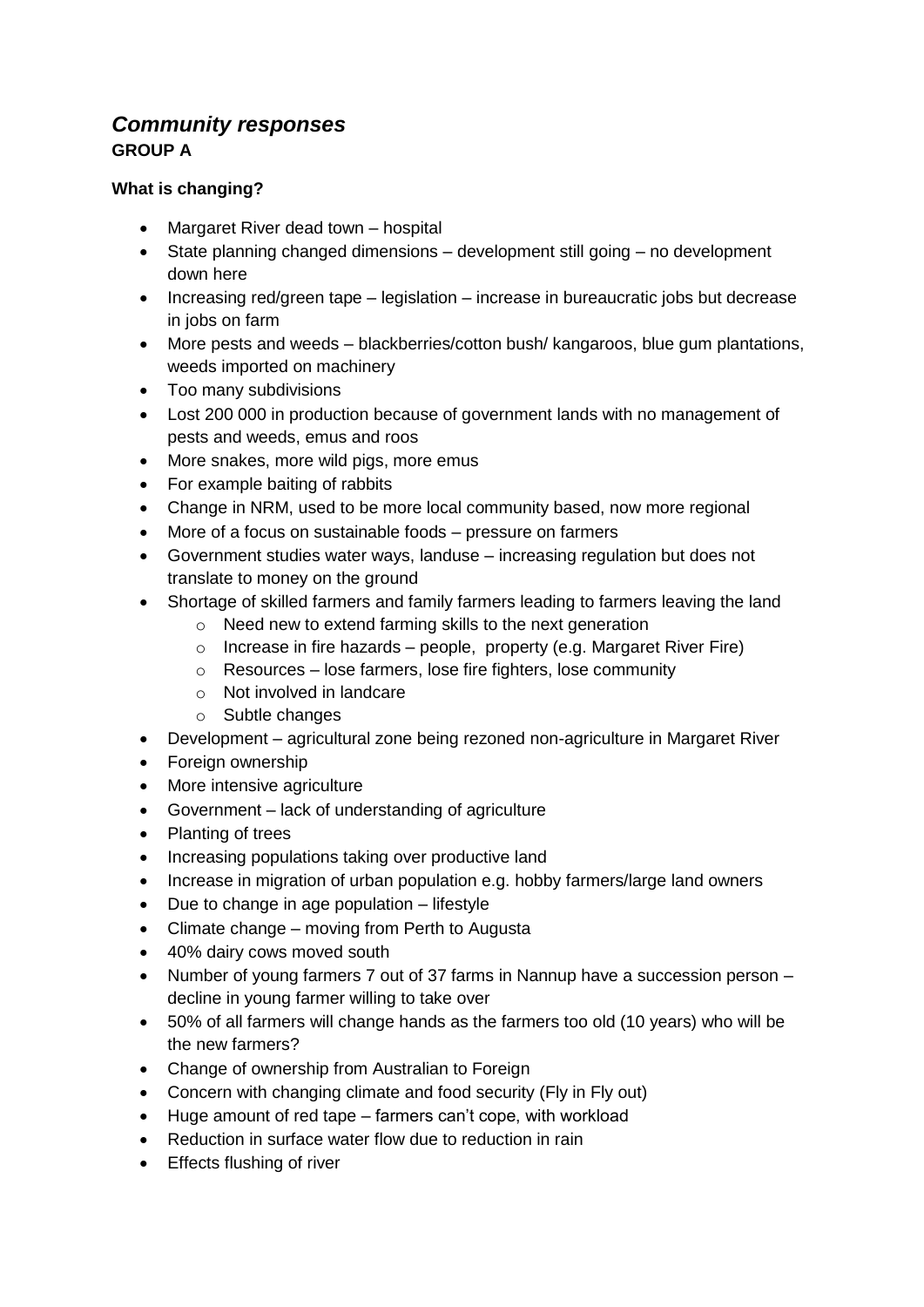- Alarming rate of dieback and canker
- Existing knowledge of farming systems needs to be transferred
- Current dairy industry big industry larger companies moving in
- No social infrastructure outside of Margaret River
- Scott Plain dairy industry moving foreign employees no local employment as they don't want to.
- Shift from Agriculture to mining people don't train in agriculture
- Lacks of skilled workers in agriculture farmers employ unskilled workers.
- Paperwork, paperwork, paperwork!

#### **What will climate change look like in the future?**

- New energy sources e.g. methane from dairy effluent or wind
- Existence of local community group proper administration and community group
	- o Why do SWCC have staff doing similar projects? Use contact lists
	- o Competing projects
	- o Invitation to local
- R&D attached to local LCDC's
- We need funding at local level for projects
- Streamline process
- $\bullet$  Impact if we have a drying climate look at the crops and pastures we grow use new species.
- Agricultural shift benefit
- More people in the region increase in effluent
- Need social infrastructure put in place
- Recharge storage of water

#### **What are the important points of change?**

- Water availability and quality
- Thousands of head of cattle and sheep moving from Wheatbelt to this area due to lack of dams
- Water allocation for industry specific (e.g. horticulture, agriculture)
- R & D into water options
- Make local land more productive
- Increased temperature locally much lower
- Grapes have moved south
- Decrease water logging only some in winter
- Local inlet would be affected
- Native vegetation affected
- Tipping evaporation rate which makes this are better for irrigated farming
- South west is the premium food bowl of the state. It has stable weather and more water.
- There is no strategic support for this (ag in the region DAFWA is not helping and researching)
- Social infrastructure is critical
- Biodiversity Hotspot SW region.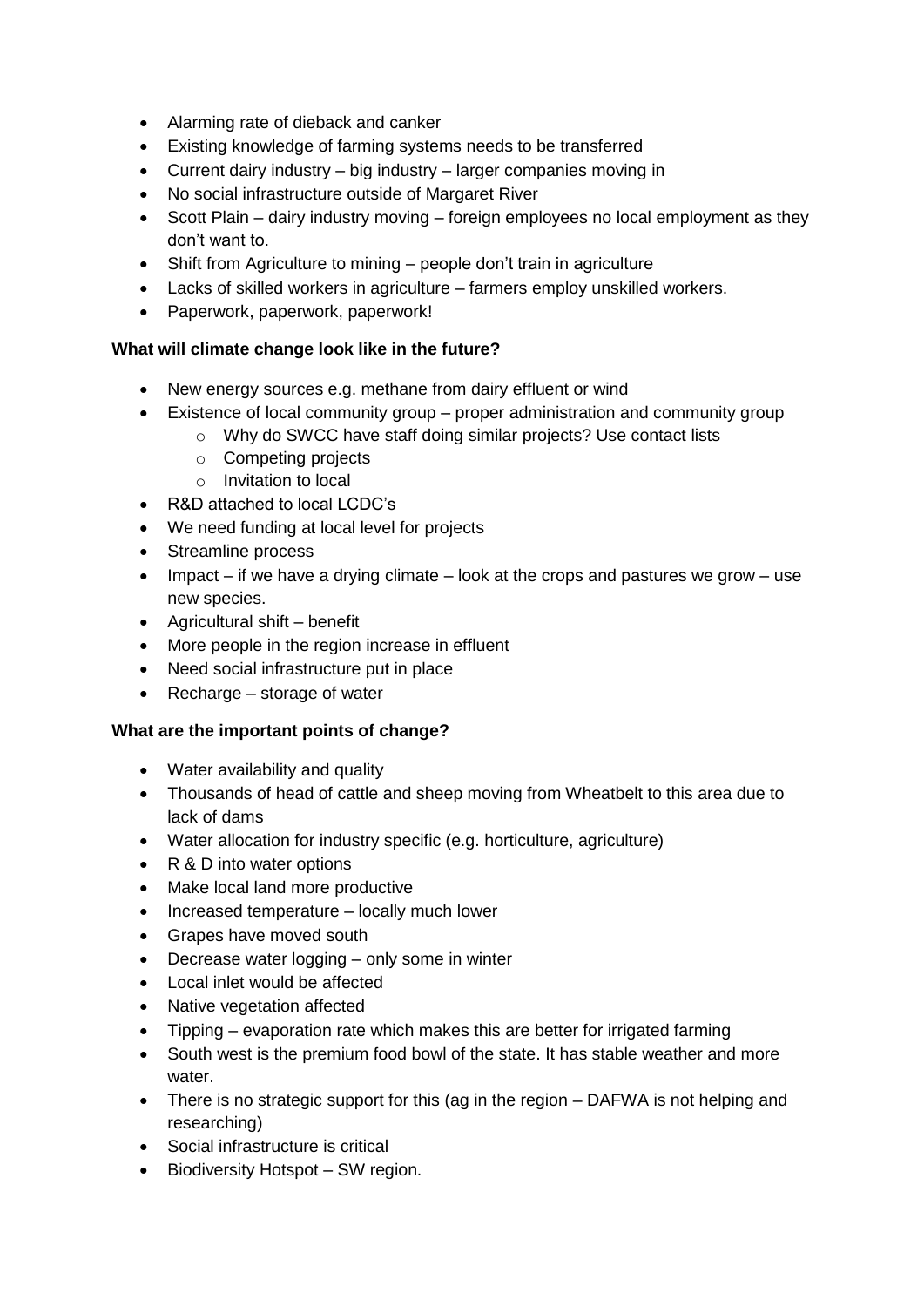#### **GROUP B**

#### **What changes have you noticed over the last 15 years or so?**

- Pink and grey galahs are new to the region
- Sulphur crested cockatoos are increasing rapidly in the Margaret River and Busselton areas
- Long billed corellas are increasing in numbers and doing a lot of damage
- There has been a decrease in the number of orchids from when I grew up as a child going "orchiding".
	- o Fire regimes encourage some orchids and discourages others
	- $\circ$  The seasons are changing and this also changes the range and numbers of wildflowers (2013 was not such a good wildflower season as it was cold for so long)
	- o Fires promote colourful orchids such as spider orchids and cowslips
	- o Leak orchids grow in rotting vegetation so decrease with fires
- Increase in numbers of kangaroo
	- $\circ$  reduces the numbers of orchids
	- o roos are really hammering the bush
	- o more hobby farms are leading to more roos as they have feed available and low stock numbers and often encourage the roos
- Increasing numbers of emus
	- o 20-25 years ago the emus were relatively rare
	- o they started coming in after the severe drought in the eastern wheatbelt and have stayed and increased in number
	- o a suggestion was to shoot but farmers have to obtain a destruction permit to shoot the emu and they must leave it to rot.
	- o Aboriginals could harvest them but there is not enough money to do so
- Massive loss of peppermint trees at Jelorup the peppermint trees are dying. One landholder found if they cut the top half off the trees they could keep them alive
- The water level in this region has dropped 8 metres
- Peppermint trees did not exist in the Augusta area (further south than Jelorup)
	- $\circ$  so they are viewed as an introduced weed
	- o not palatable to stock so they come up in grazing paddocks
	- o They are a pioneer species like Bosia
- Arum lily is now naturalised could be used as an export industry but one group member had been declined a harvesting licence because it is still a declared species.
- Land has been rezoned from agricultural to conservation WITHOUT **COMPENSATION** 
	- $\circ$  The landholder is still liable for rates, and continued management of the land
	- $\circ$  But is not allowed to derive and income from the land
- Constantly told we represent the past of the shire not the future
- New weeds emerging grape vines are spreading in to the creek lines
- Some plants come here and 'niche' in like three cornered jack, arum lily, doloscopy
- $\bullet$  It is a bit like the 7 headed devil control one weed and another takes its place.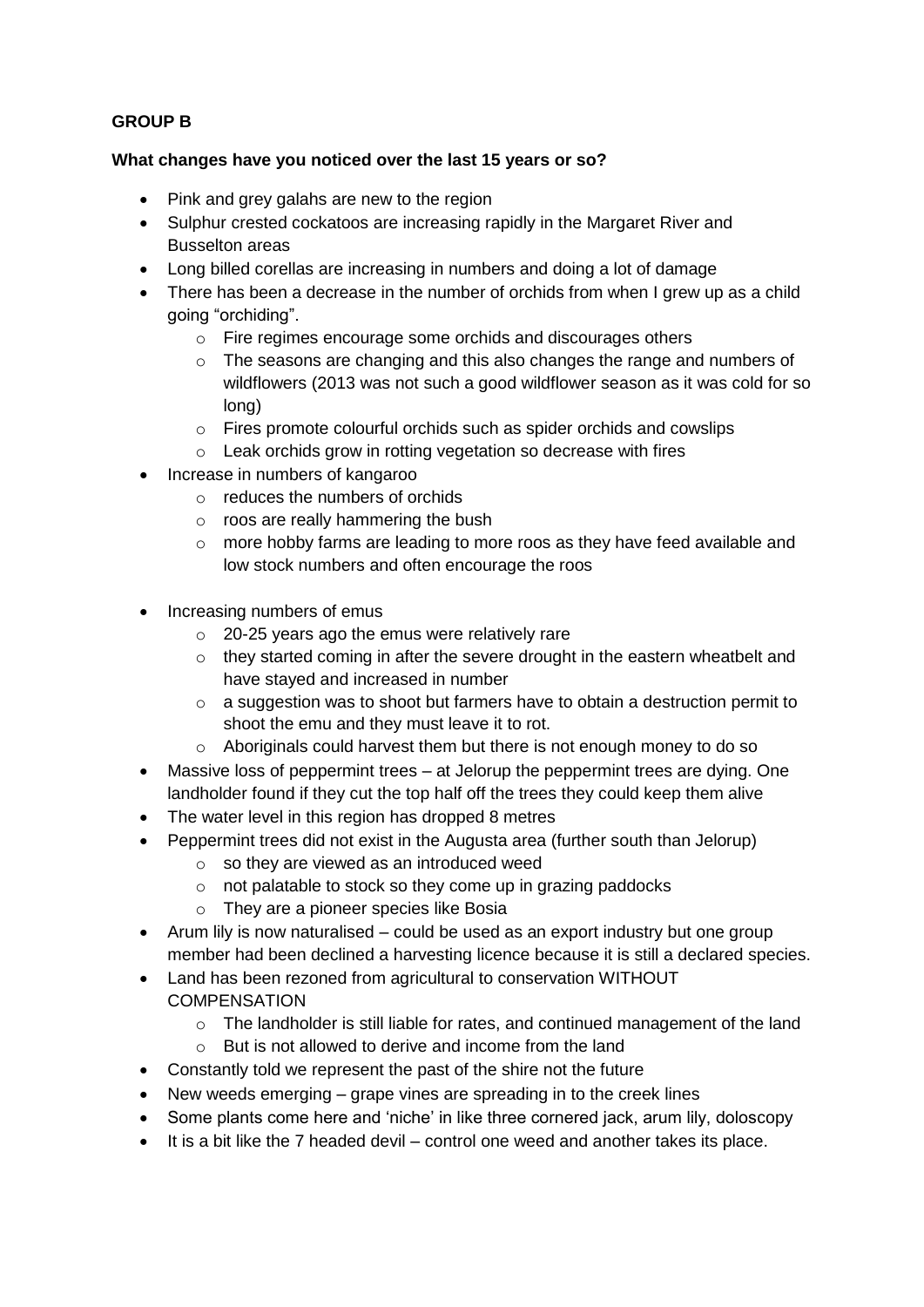- Weed control is reducing due to cuts in APB & DEC and because 24D effects on operations
- Grass fires more flammable than bushfires
	- o More dangerous than bushfires
	- o Grass fires fast moving
- Things happen with the best of intention but end up being a problem
	- $\circ$  E.g. rabbits the system has now adjusted to them
	- o Snakes, goannas, foxes and birds of prey control the rabbit numbers
	- o Ferals are now part of the system
	- o When calici virus came through and reduced the numbers of rabbits the animals that preyed on rabbis began to break into chook yards and attacked sheep for food
- More tiger snakes than 15 years ago
- Manage to equilibrium NOT fixed systems
- When of number are controlled and reduced it leads to an increase in cat numbers
- 1980 when foxes were harvested for fur numbers were kept in check then when out of balance when the trade stopped
- Feral deer and pigs (most in Scott River area) the deer came in over the last 10-15 years – they are mostly fallow deer but there are some red deer too.
	- $\circ$  France has an open season on pigs maybe we could look at that
	- $\circ$  In US white tailed deer have a hunting season of the 45000 they allow 10000 to be shot
	- o Black market pig shoots
	- $\circ$  Shooters plan pigs in WA bush
- Large areas of forest in the area but none as it was
	- $\circ$  people go out there to dump garden rubbish  $-1$  have noticed fruit trees in the forest
	- o cut fire wood
- Impact of tourism down here they don't understand and don't know how to care for NRM
- Margaret River is a party town
- The district is Margaret River centric (but 80% on shire wages)
- Community funding goes to Margaret River then Augusta leading to community disenfranchisement
- Next generation attitudes are changing
- Very little farm succession because very few kids are coming back to the farm
- Feel isolated especially youth (22-26 yr old boys)
	- o Don't go out much because not into drugs or surfing
	- o Sport is good but often clashes with farming operations
	- $\circ$  As farmers we think differently sit back and observe instead of quick reactions
- Farmers are creating a vision of the landscape and future
- Few people really interested in what went on before
- Head of viticulture said public there was nothing at Margaret River until the vineyards started
- What the farmers produce is REALLY needed food dairy and beef
- Area of farm land is reducing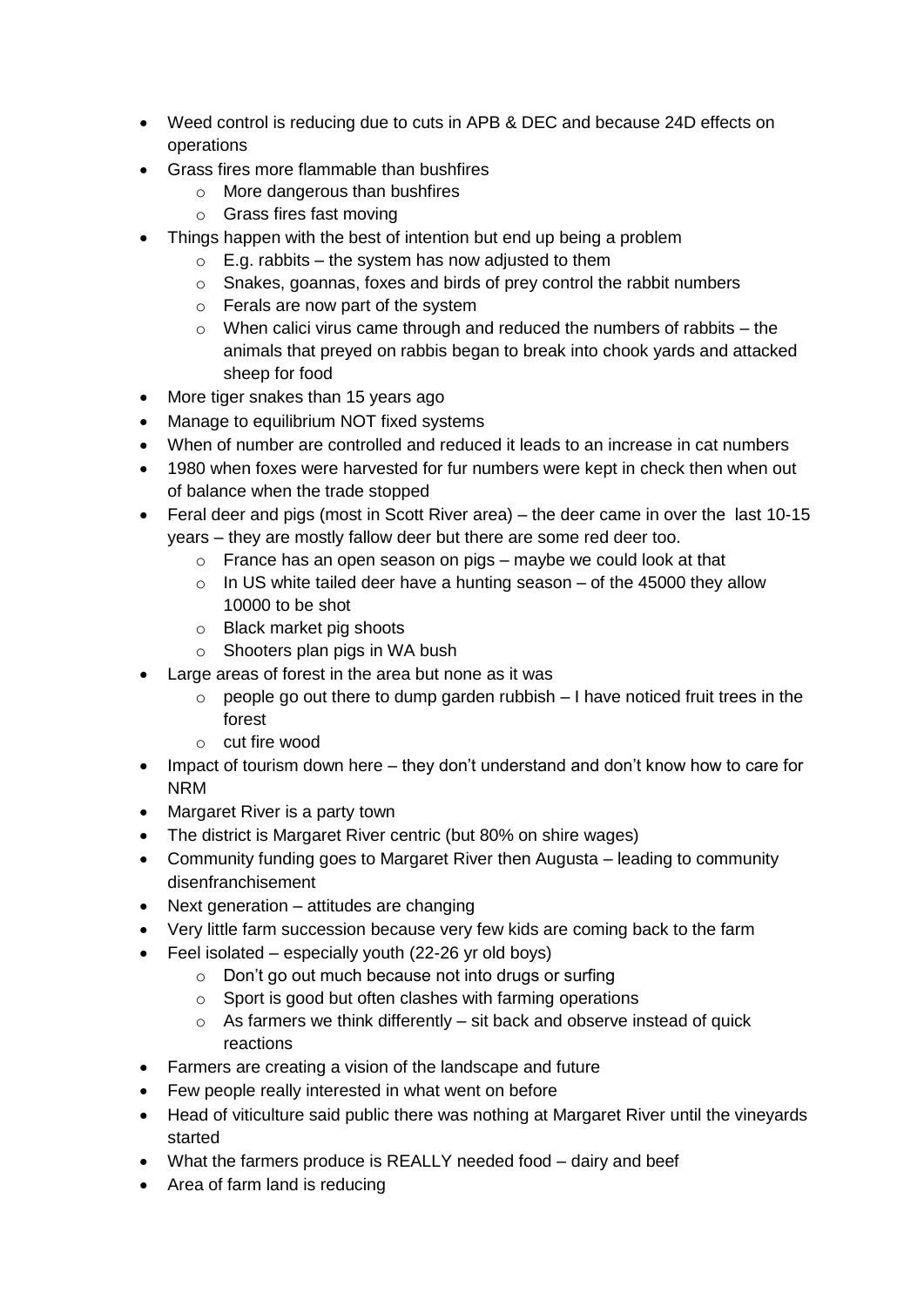- In reality we are only 20% developed on our farms need money to develop further
	- o Commonwealth and state funding for R&D
	- $\circ$  Could increase production on the land we already have and not get bigger
	- o Support DAFWA
- Fruit farmers in the region are very progressive
	- $\circ$  they go to the US to get ideas
	- $\circ$  Not able to hand over the farm no succession and no superannuation
- Open bushland is changing
- ORAL HISTORY could be got from Bill and Kitty Darnell (Bill senior come to area in 1922)
- Farmers are independent, risk takers and need to have the ability to move government, large corporations and bureaucracy takes the mickey out of the next generation

#### **How will a changing climate impact on this region?**

- $\bullet$  Tourist fishing  $$ 
	- o Depleting fish stocks and changing the types of fish
	- $\circ$  Collapse in sardine fishing at Penguin Island said penguins are looking for food
- Massive coastal erosion there were 4 storms in 2013 with over 8 m high swell events which is almost unheard of
	- o Capel and Harvey shires have lost kilometres of fencing along protected dunes which have been washed into the ocean. Ocean coastal rehabilitation ended up in the ocean
	- o Now working further back to protect areas will need to think about where to do this in the future
	- o Expect more frequent high energy storms
- Farming increasing risks because of erratic seasons start and finish of season causes increase risk
	- $\circ$  But rate of grass growth because it is warmer when it used to be cold and gloomy and raining now it is more productive
- Shortage of water in streams and creek lines
- Insect attack black beetles have always been around but now they are impacting on production
- Fire risk to new arrivals with bush around
- Most change is a result of increased information and technology proliferation of information
	- o take stock of noticing photos
	- o early settlers logging we would be horrified
	- $\circ$  climate change don't go into a frenzy look at it with a workable manner
	- o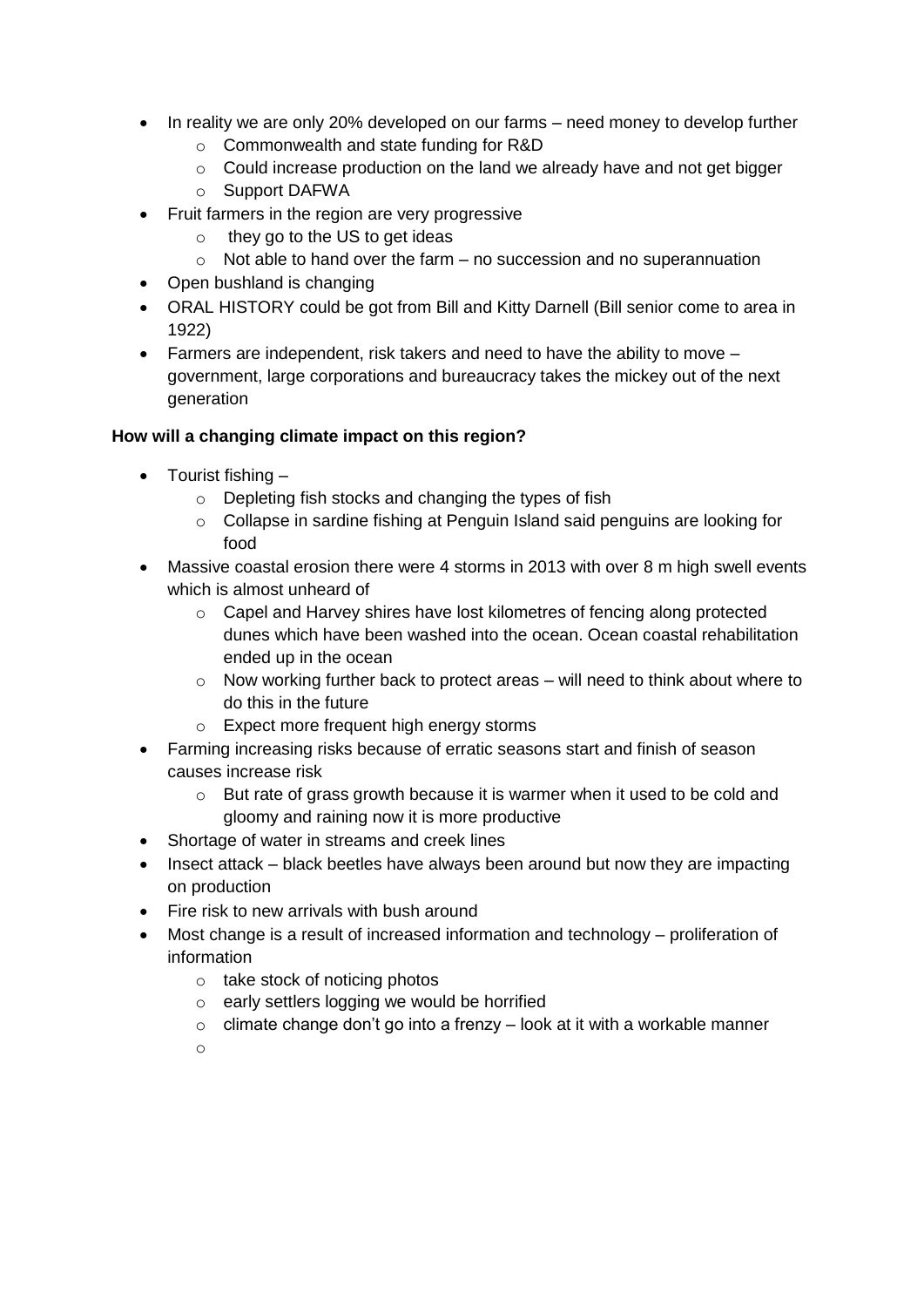#### **OPPORTUNITIES (Combined group)**

- FARM
	- o Grow as much grass on farm as possible
	- o Affordable growth
	- o Major problem hardpans need realist advice
	- o Need help from DAFWA and experts we have been told we can rip the hard pans but they just close up
	- o We used to have research stations but these have gone so there is no R&D
	- o Robotic dairies
	- o grazing (harvest grass and bring to stock)
	- o irrigation
	- o composting
	- o methane harvesting
	- o effluent as fertilizer
	- o different species of plants and grasses for forage
- Off-farm
	- o Marketing fair price for fair work
	- o Government wants cheap food for population (then they buy widescreen TVs and boats!!)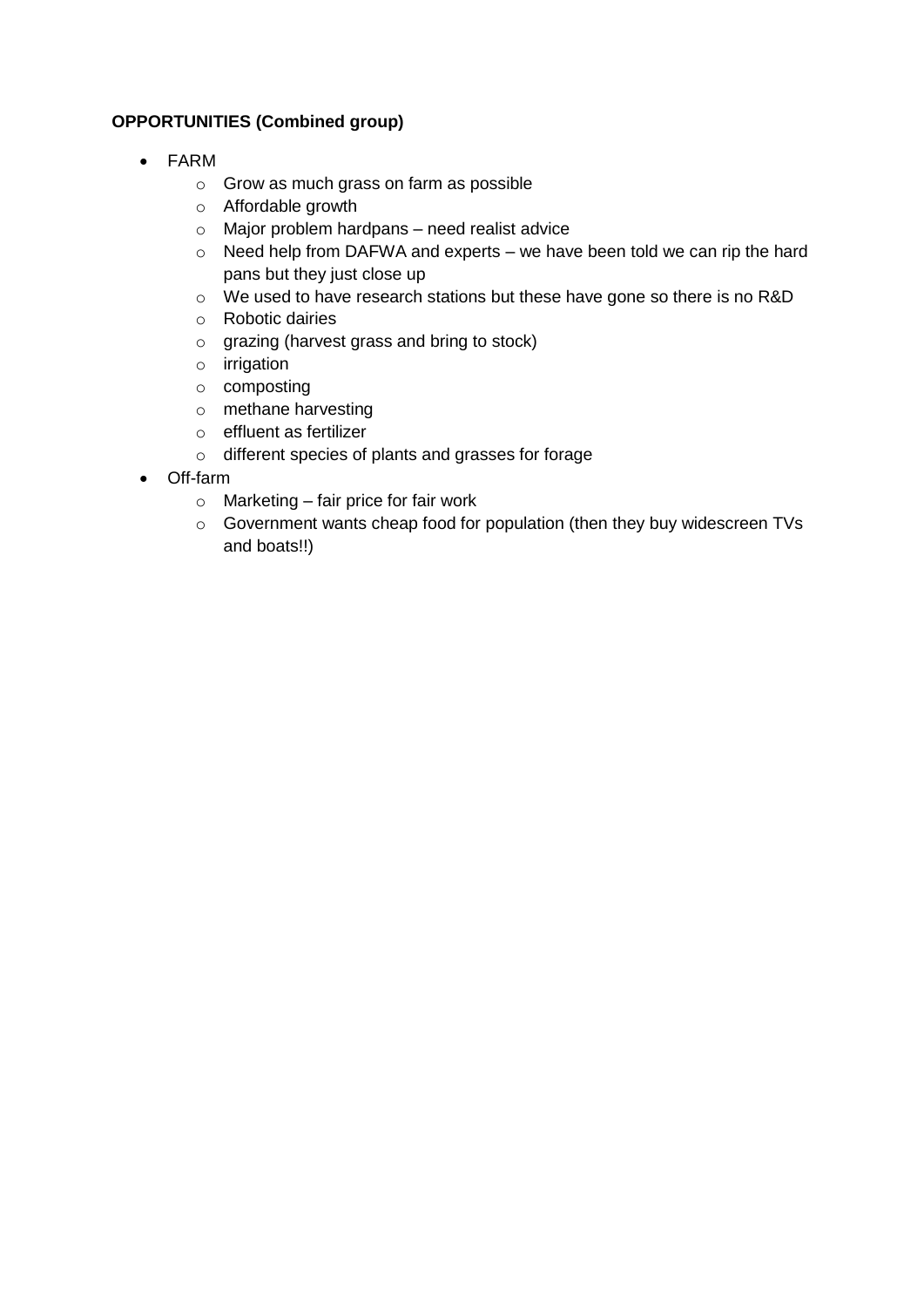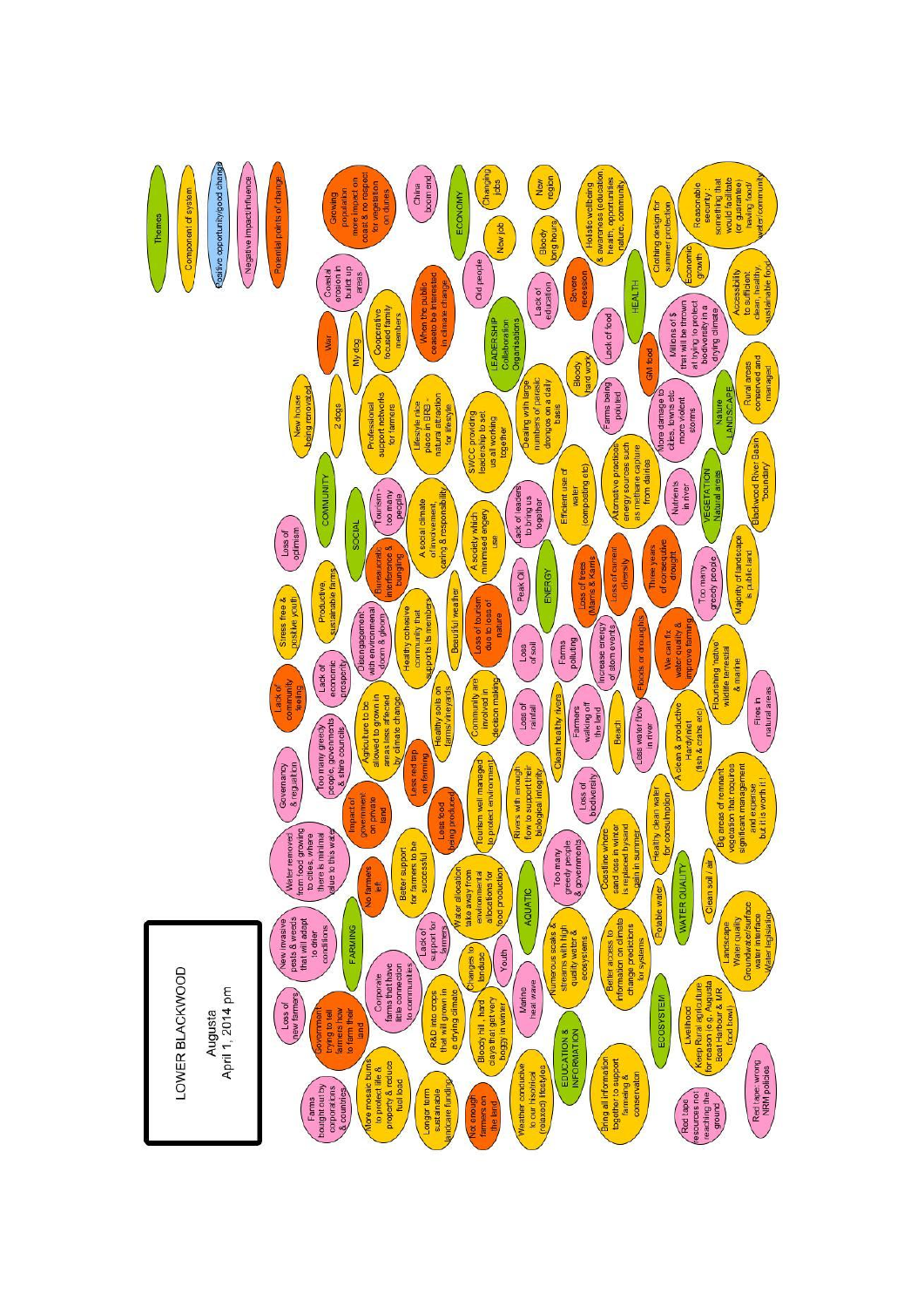# **LOWER BLACKWOOD GROUP (Evening)**

**Location: Augusta**

**Date: April 1, 2014**

**Time: Afternoon 6:00pm to 8:00pm**

## *Process*

Drew a picture of their system There was a slightly different approach used this time as they were asked to pictorially draw their system. They easily identified the components they saw as important in their area. One gentleman jumped into drawing quickly while others7n were a little more reluctant and with the input from others the diagram developed reasonably well. We stayed as one group which worked well as the members fed off each other.

Engaged well in identifying what they saw as important or identified with. They were well aware of their environments and the changes which had occurred in the area over the last 20 years. The group then clearly outlined the changes they saw would come with a changing climate. A few good and many concerning changes.

## *View of the Catchment*

This group did not clearly define the area of the catchment, but it was reasonably local including the key towns and extending along the coast and into the farming regions surrounding Augusta.

## *Community responses*

#### **What is important to you in your landcape/area/home?**

- Lack of traffic quiet near my home is important to me
- Soils the alkaline soils mean we can produce Lucerne
- Love the bush peppermint trees and orchids
- Land, ocean and trees
- $\bullet$  Bush uninterrupted, if mining was nearly no or development (population)
- Conservation area decided that these areas were not suitable for agriculture and were rezoned so that agriculture could not be carried out on them
- Love the climate, forest and lifestyle the pace of life is better
- Had enough of hot weather and humidity in Perth
- If we lost our South Easterly it would be very uncomfortable.
- Climate was the most significant reason for coming to this area ground water was necessary (if we cannot produce food we will have starvation in 60 years)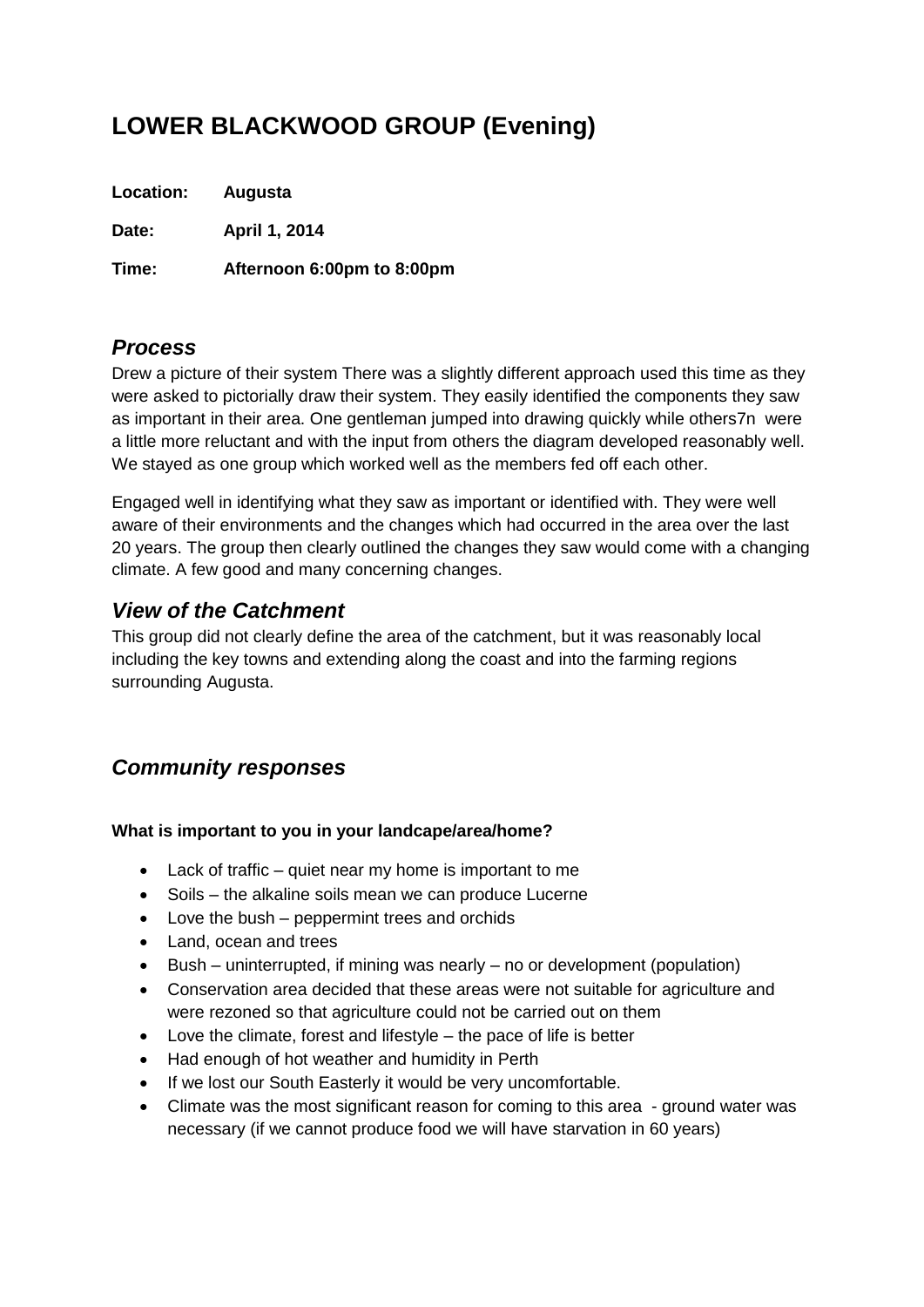#### **What have you noticed changing – over the last 15 or so years**

- Increased numbers of kangaroos and emus farms providing water and food and the animals can hide in the blue gums
- Change in the birdlife red wattle birds November they disappear (usually they stay)
- Got white corellas and pink galahs last 20 years
- Less rainbow bearders, top notch pigeons, chats
- Definite changes in bird populations
- Marron disappearing since the flood in 1982 (flushed salt down the river)
- Dolphins and crabs are found further up the river
- Dolphins seen as far up as Alexander Bridge = salt water further up the river
- Less frosts
- Cows don't get winter coats they used to be quite woolly but this has declined over the last 15 years – maybe they have adapted or might be change in diet (more grain feed leads to higher core temperatures)
- Sunnier coast weather patterns changed more sunshine
- $\bullet$  Used to have gale force winds  $-6$  to 7 years with out
- Warmer winters changing direction of rain west now N/W
- No frosts in winter anymore
- We used to have 60 inches of rain and now 45 inches significant reduction in 20 years
- Other areas nearby are consistent
- Blue gum impacts no water on ground draining gets away so less water lying round
- Crazy rain patterns
- Heat and humidity are higher Cows die at 38' Jerseys are more tolerant a few years ago lost a cow when temp got over 38', someone near Busselton lost 5 cows.
- Get evaporation from centre privots and the irrigation increases humidity
- There were possums and native cats now just feral cats and foxes
- **•** Less banksias than there used to be  $-$  the bush is changing  $-$  thicker now less burning
- Low risk fires that don't work fierce fires more natural
- Cost of energy sun and wind (talked about examples that didn't go ahead) (Govt not supported)
- $\bullet$  No incentive link into grid to put in energy
- It affects the GRID the GRID would lose money
- Hot fires might help get rid of dieback??
- Nature would have sent lightening fires in autumn
- The same would happen again if we get the right conditions
- Now DPAW light fires in spring and the birds fly out of nests in trees
- People used to light fires around Scott River as no one lived there but now areas have not been burned for 23 years
- $\bullet$  Broad leaf grass/forb used to grow animals loved it gone now
- 09 was a wet year rainfall fairly consistent but the average temperatures are coming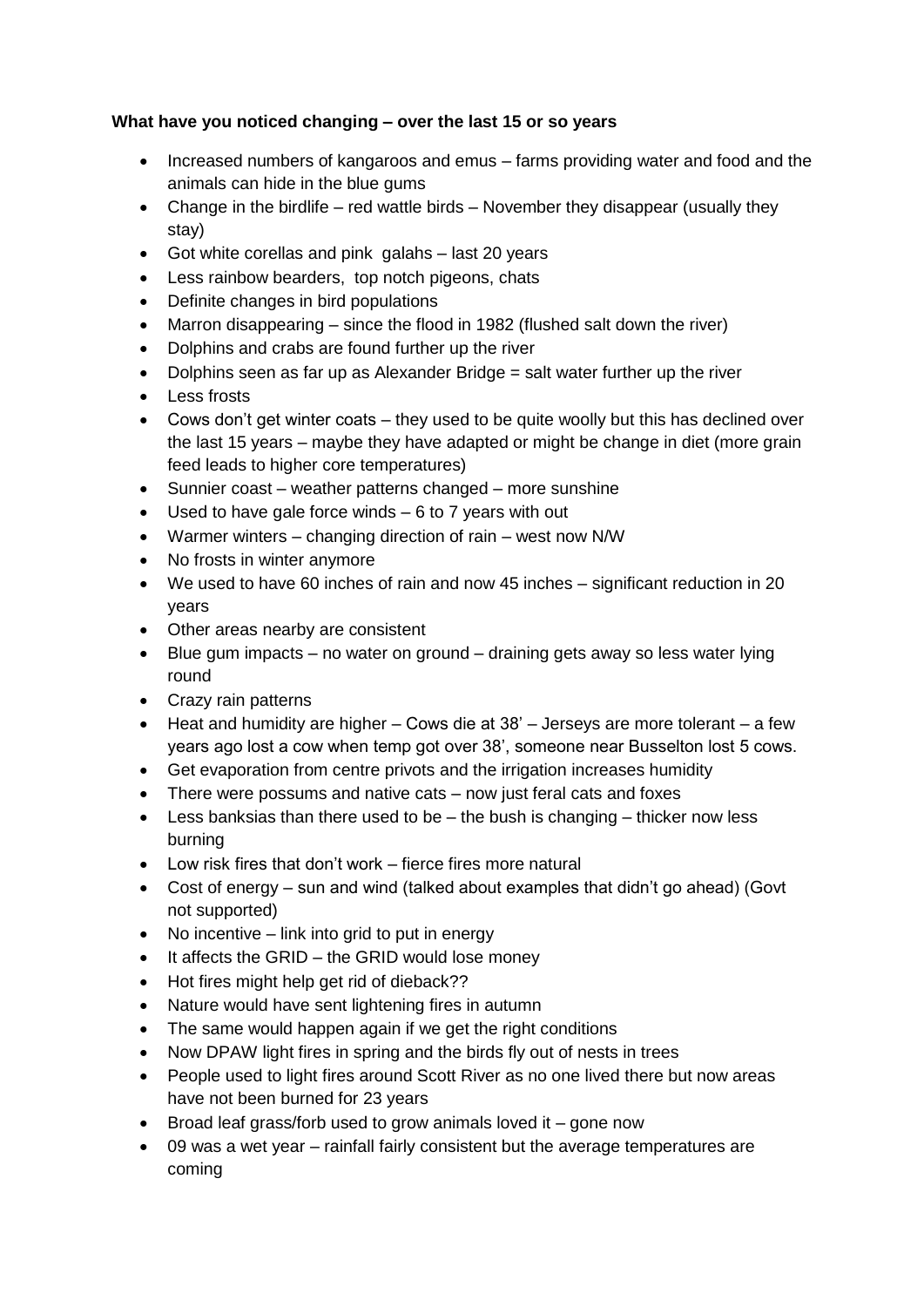- This last November was the hottest on record
- Moved from Boyup Brook because of rainfall
- Noticing similar things no science but noticing
- Summer sun has more bite causing sun damage in fruit
- Putting up shade cloth to protect fruit & vegetables

#### **What will happen if we had Climate Change?**

- Population increase
- The Wheatbelt will be a dust bowl
- Maybe growing wheat at Scott River
- We will evolve adapt to agriculture
- Increase in 3' will will animals
- Super towns will move down the Coast Busselton will have the biggest growth
- Water in Manjimup deteriorating
- Forecast that by 2020 Yarragadee water supply runs out for Manjimup
- Shire happy to have water supply into Augusta comfortable it is not going to Perth
- In Margaret River waste water is utilised water school and town ovals
- Roads haven't got resources to upgrade and maintain built up over 40 years ago
- Nannup do small strips beside their roads maybe MR shire could trip this
- Vehicles getting bigger, roads not build for it
- Planning key areas Local Planning Strategy
- Bypass road Margaret River
- Blocks made smaller but bigger blocks selling better 30% higher development
- Augusta 950 lot subdivision and Ellis estate not sustainable
- $\bullet$  Future high density housing
- Extensive Toad Network most development infrastructure in place Augusta
- Sea level rises leading to flooding
- East Augusta low (flooding)
- Population influx retirement base
- Young people in Bunbury, Perth etc
- If population comes so will jobs
- Population control should be discussed
- Dependent on how extreme
- Fast travel FIFO Busselton
- Commuting traffic now to Bunbury use of fuel driving for granted
- Developers Leeuwin Naturaliste Plan
- Irrigation for farming will be needed
- Reduction in Climate extend our seasons the warmth means we get more grass growing
- Increased sophistication in farming trying to meet regulation drive farmers out because it is too hard
- Look after ground water water for this area is important (food production, living etc)
- Don't seem to be planning for water or power
- Population density increasing